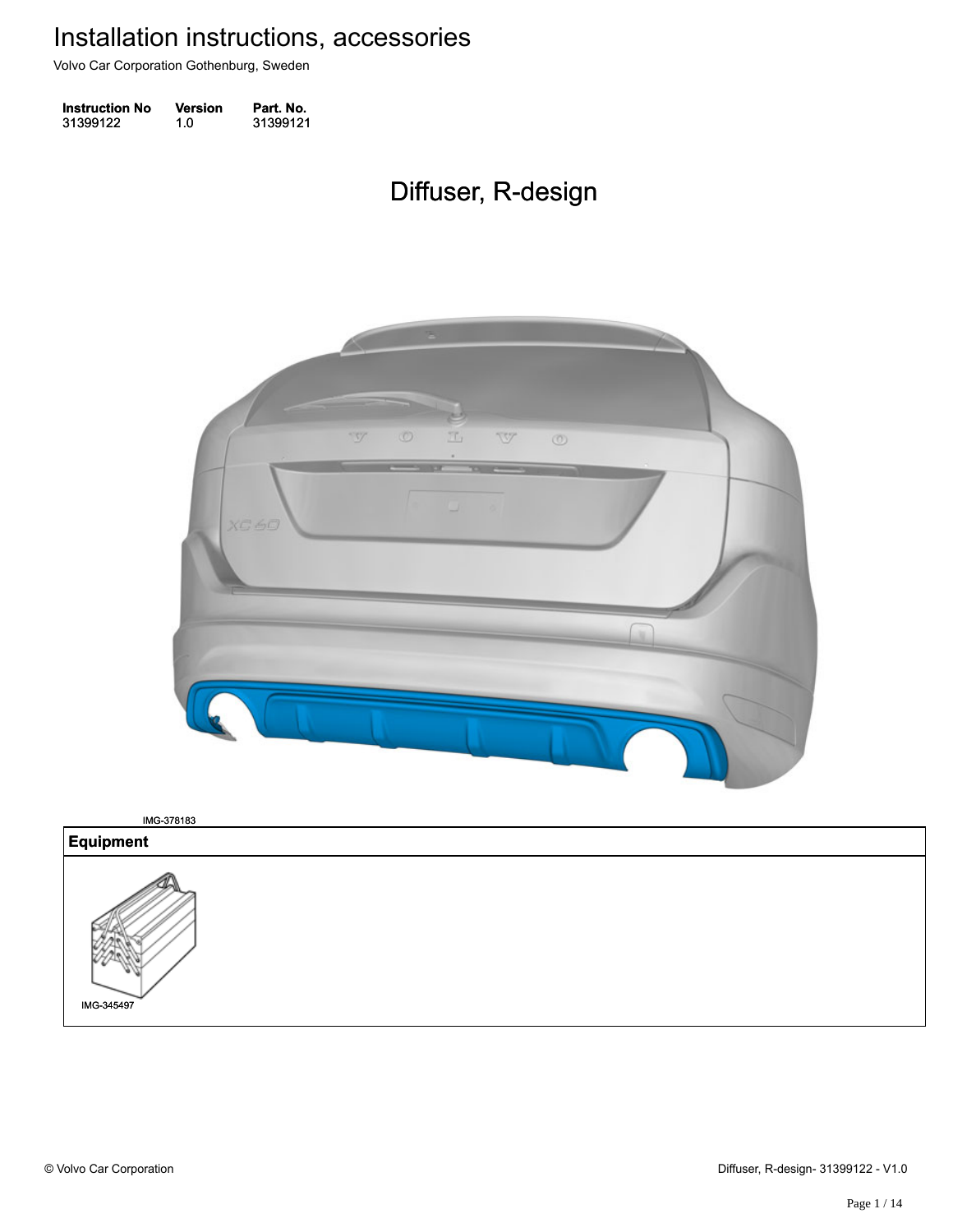Volvo Car Corporation Gothenburg, Sweden

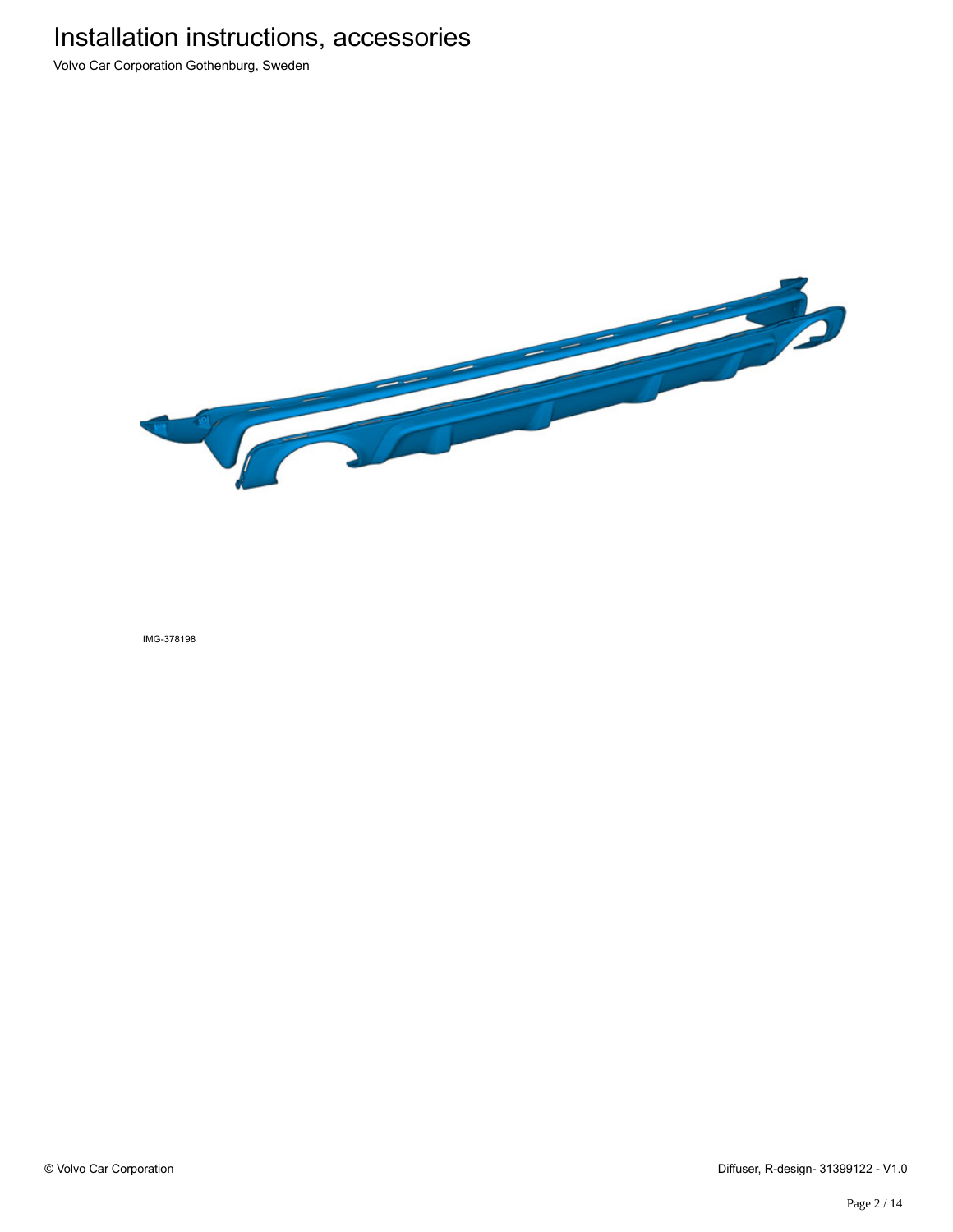Volvo Car Corporation Gothenburg, Sweden

|                        | Information                                                                                                                                                                                                                                                                                                                                                                                                                                                                                                                                                                                   |
|------------------------|-----------------------------------------------------------------------------------------------------------------------------------------------------------------------------------------------------------------------------------------------------------------------------------------------------------------------------------------------------------------------------------------------------------------------------------------------------------------------------------------------------------------------------------------------------------------------------------------------|
| 1                      | Read through all of the instructions before starting installation.<br>Notifications and warning texts are for your safety and to<br>minimise the risk of something breaking during installation.<br>Ensure that all tools stated in the instructions are available<br>before starting installation.<br>Certain steps in the instructions are only presented in the form of<br>images. Explanatory text is also given for more complicated<br>steps.<br>In the event of any problems with the instructions or the<br>accessory, contact your local Volvo dealer.<br><b>Further information</b> |
| 2                      | When installing, the car must retain a temperature of 20 degrees<br>C.<br><b>Color symbols</b>                                                                                                                                                                                                                                                                                                                                                                                                                                                                                                |
| 3<br>$\mathbf{3}$<br>4 | 1. Used for focused component, the component with<br>which you will do something.<br>2. Used as extra colors when you need to show or<br>differentiate additional parts.<br>3. Used for attachments that are to be removed/installed.<br>May be screws, clips, connectors, etc.<br>4. Used when the component is not fully removed from<br>the vehicle but only hung to the side.<br>5. Used for standard tools and special tools.<br>6. Used as background color for vehicle components.                                                                                                     |
| IMG-363036             |                                                                                                                                                                                                                                                                                                                                                                                                                                                                                                                                                                                               |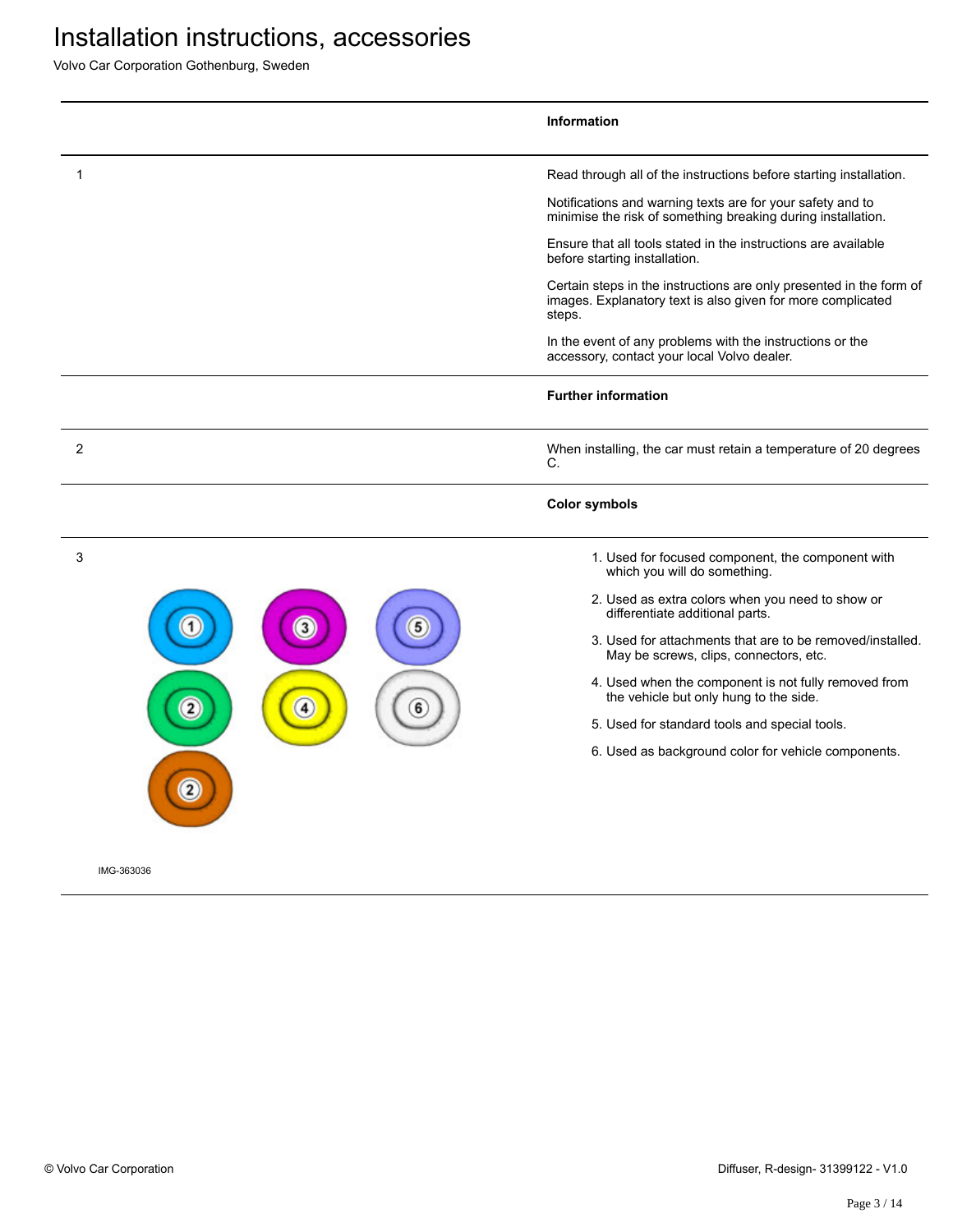Volvo Car Corporation Gothenburg, Sweden

Turn off the ignition.



IMG-245980

**Removal**

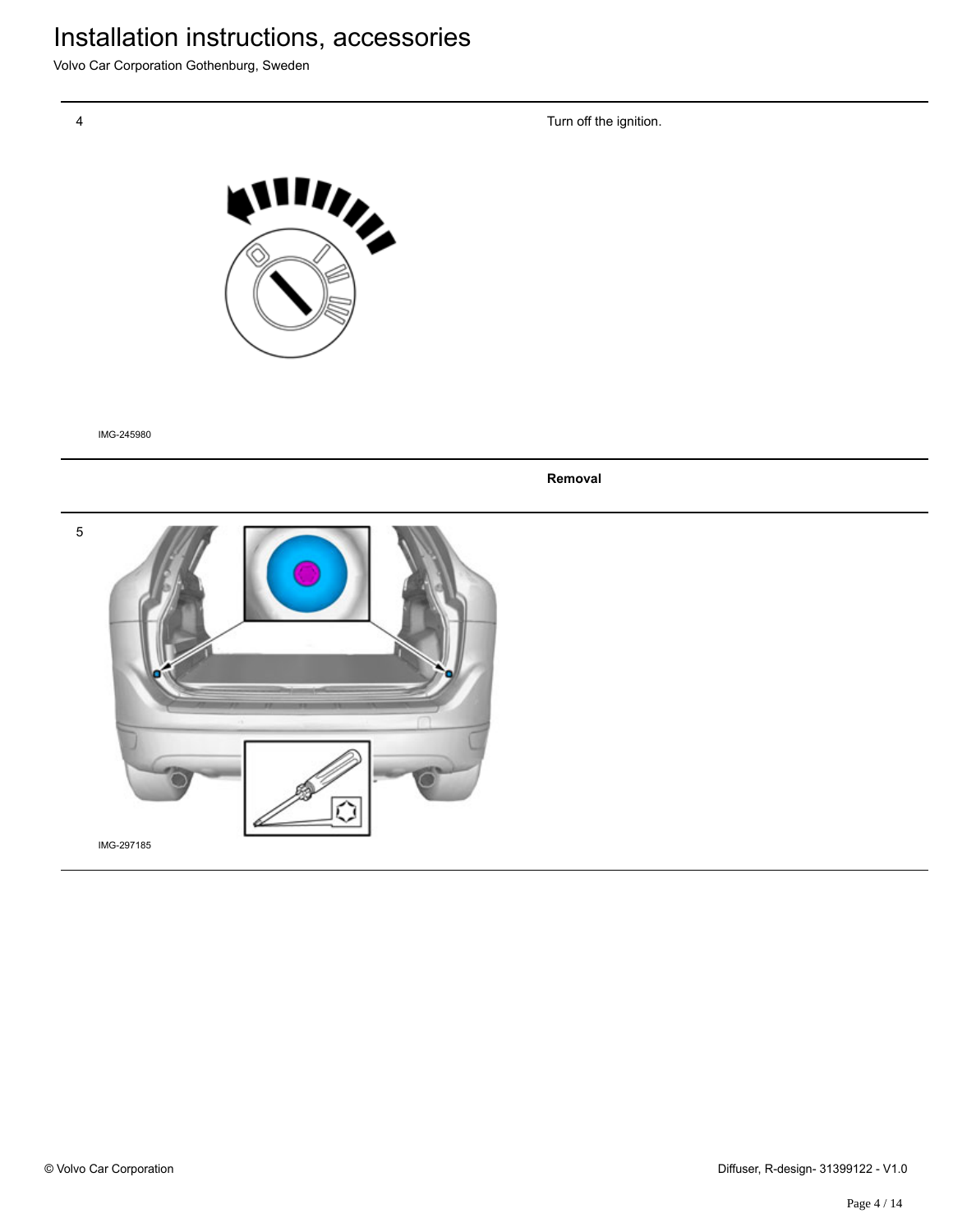Volvo Car Corporation Gothenburg, Sweden





Remove the screws.

On both sides.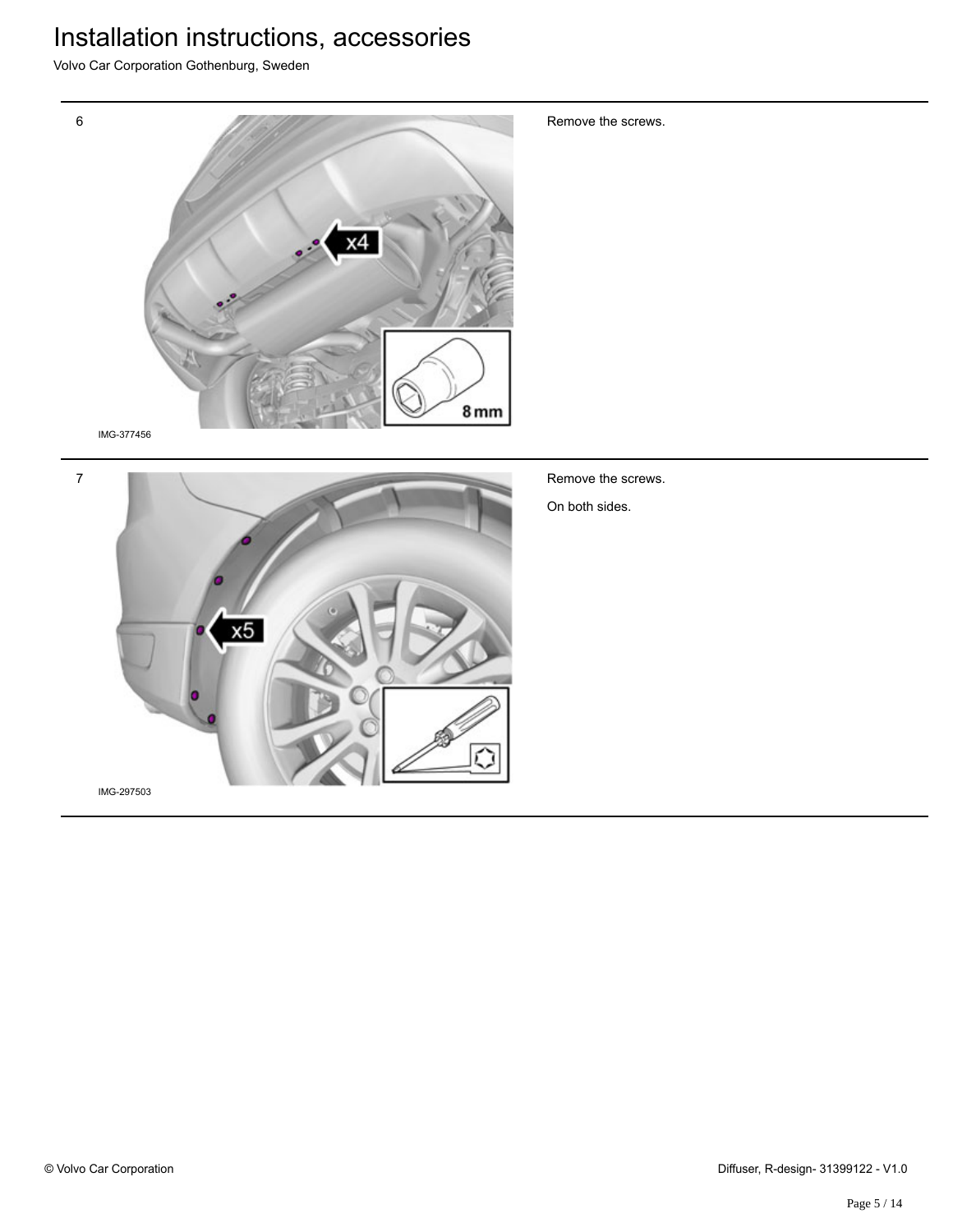$\pi$ 

Volvo Car Corporation Gothenburg, Sweden



Disconnect the connector.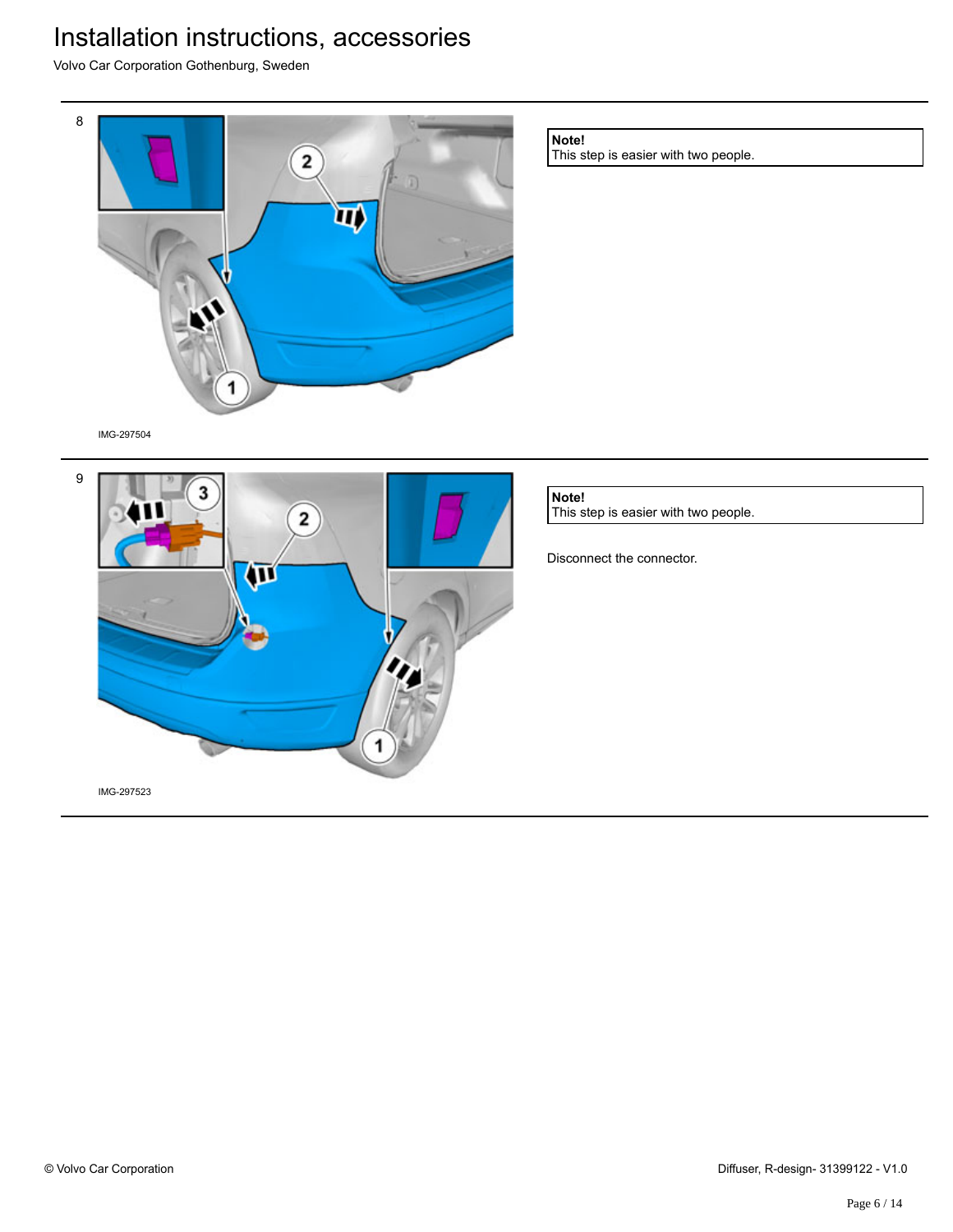Volvo Car Corporation Gothenburg, Sweden



On both sides.

Remove the cable harness clips.

Remove the screws.

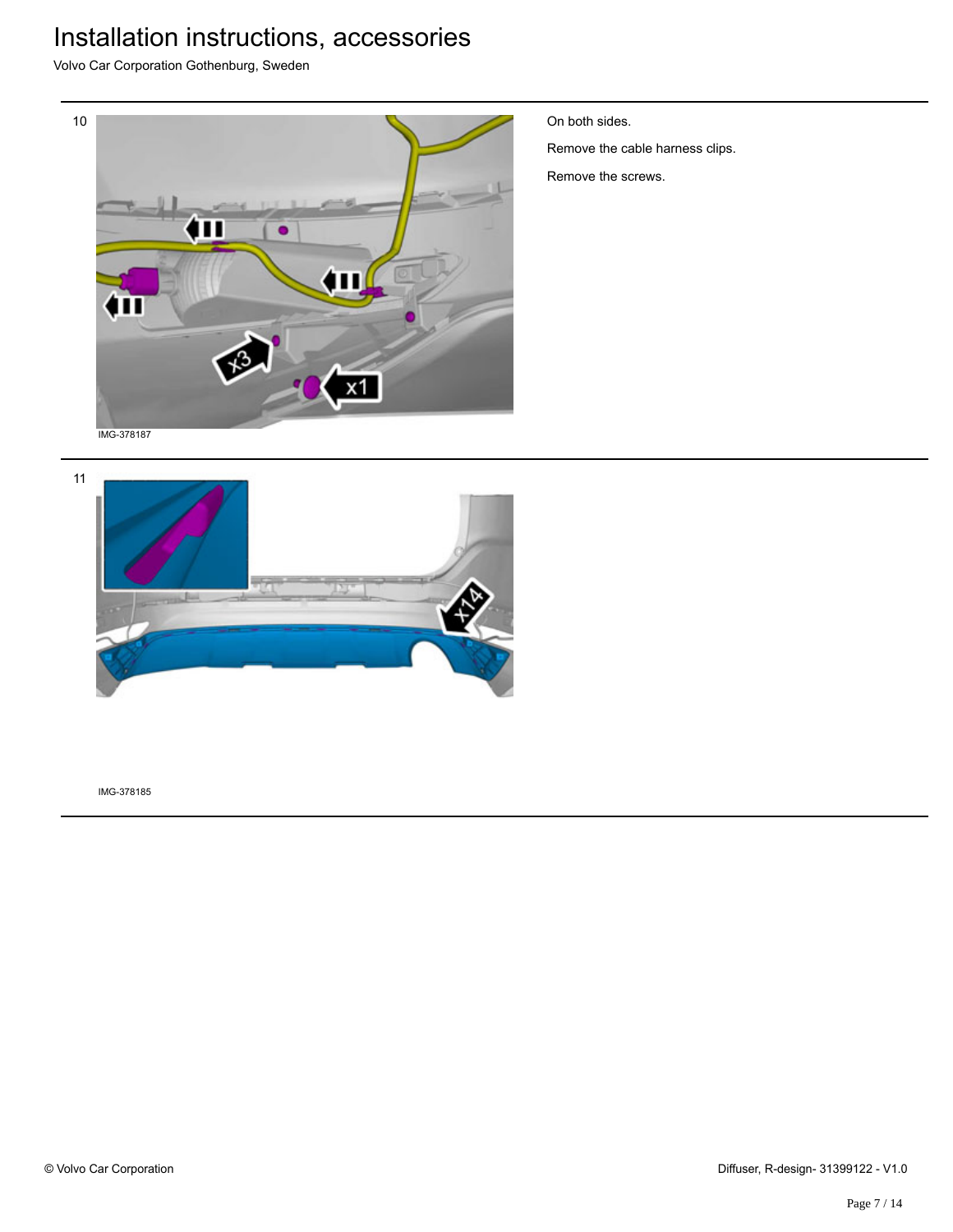Volvo Car Corporation Gothenburg, Sweden



IMG-378186

**Accessory installation**

Remove the panel.



IMG-377381

#### **Vehicles with detachable towbar**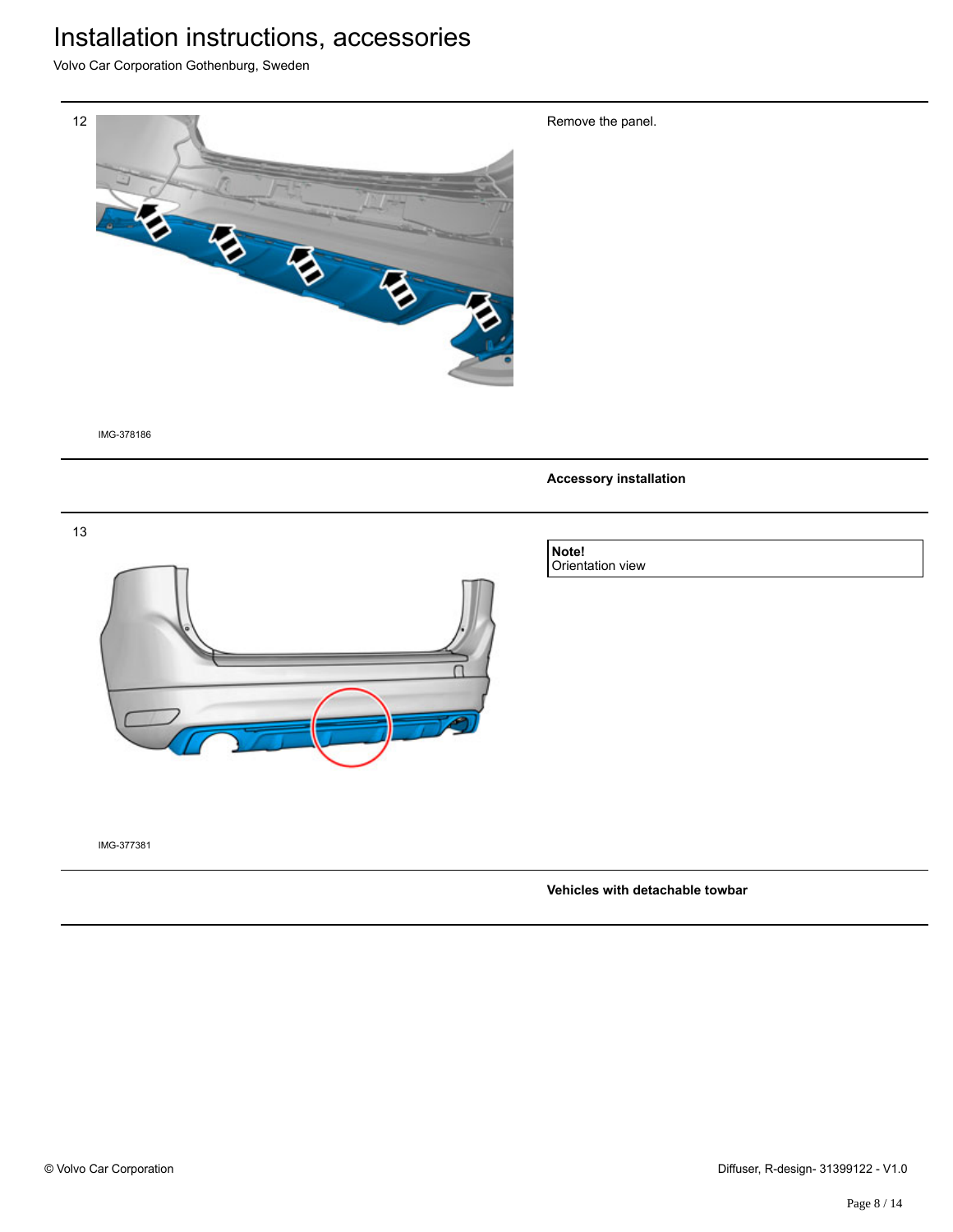Volvo Car Corporation Gothenburg, Sweden

Locate relevant marking.



IMG-377732



Apply tape to the other side, opposite the marking lines.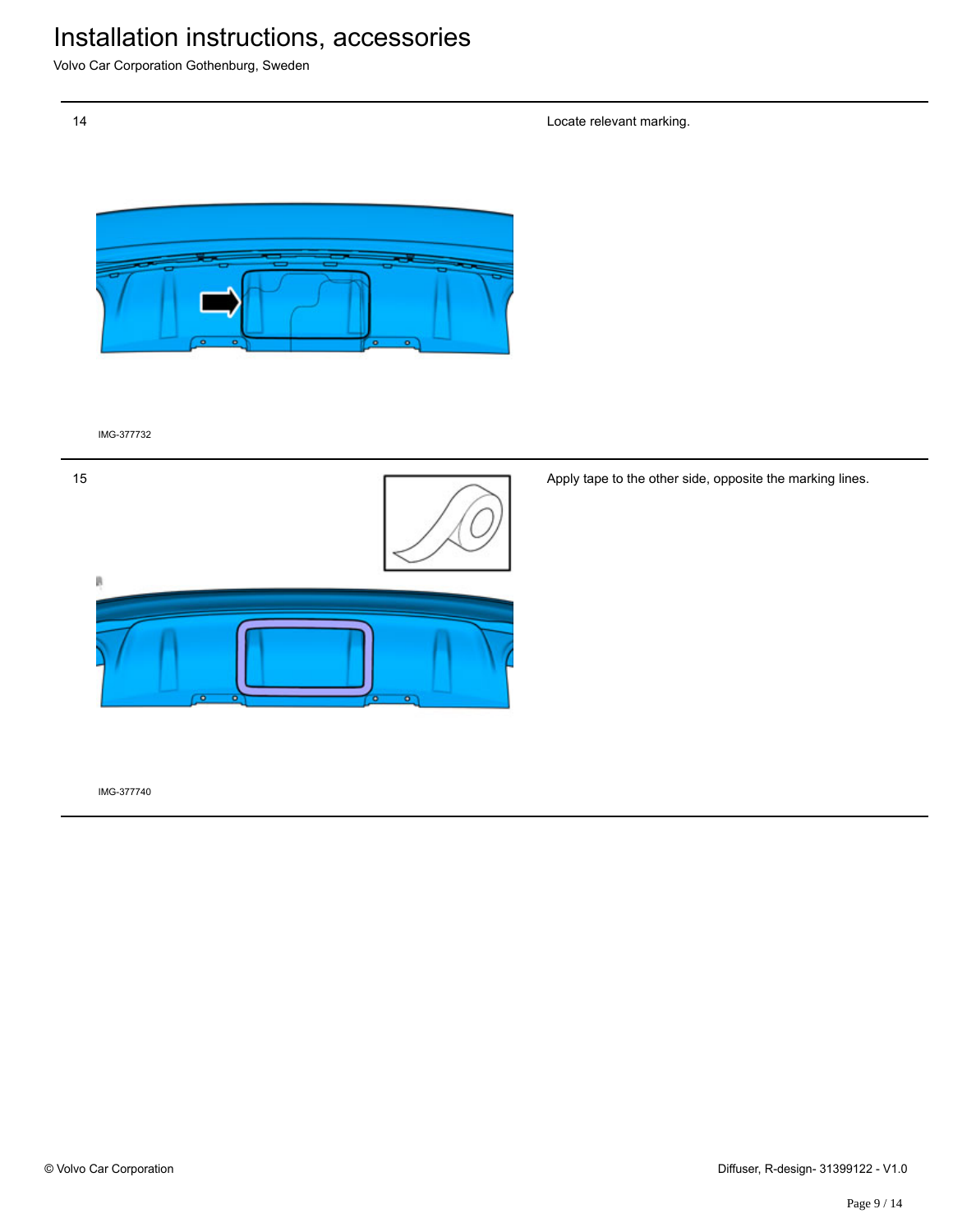Volvo Car Corporation Gothenburg, Sweden



IMG-377752

**Vehicles with fixed towbar**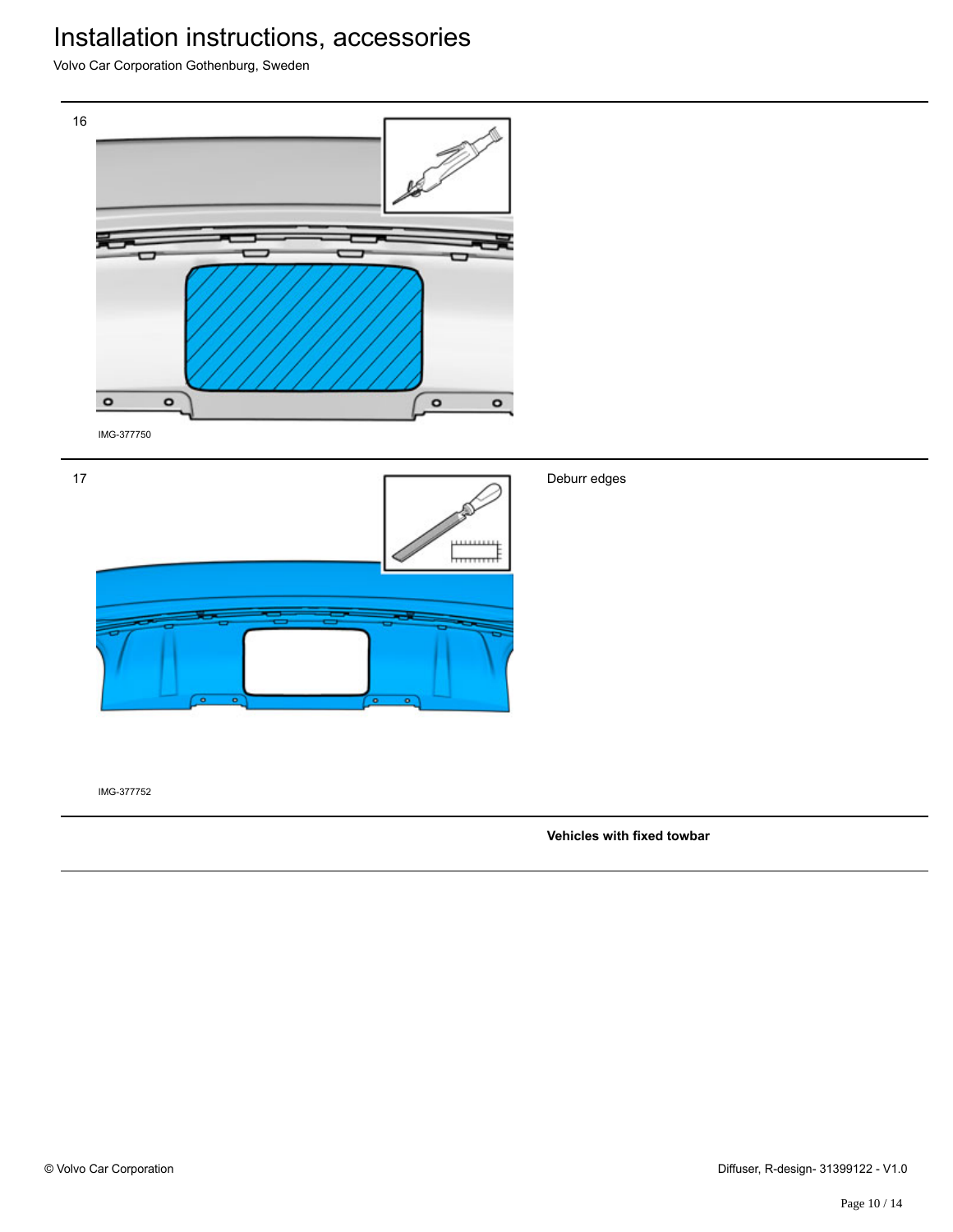Volvo Car Corporation Gothenburg, Sweden

Locate relevant marking.



IMG-378000



Apply tape to the other side, opposite the marking lines.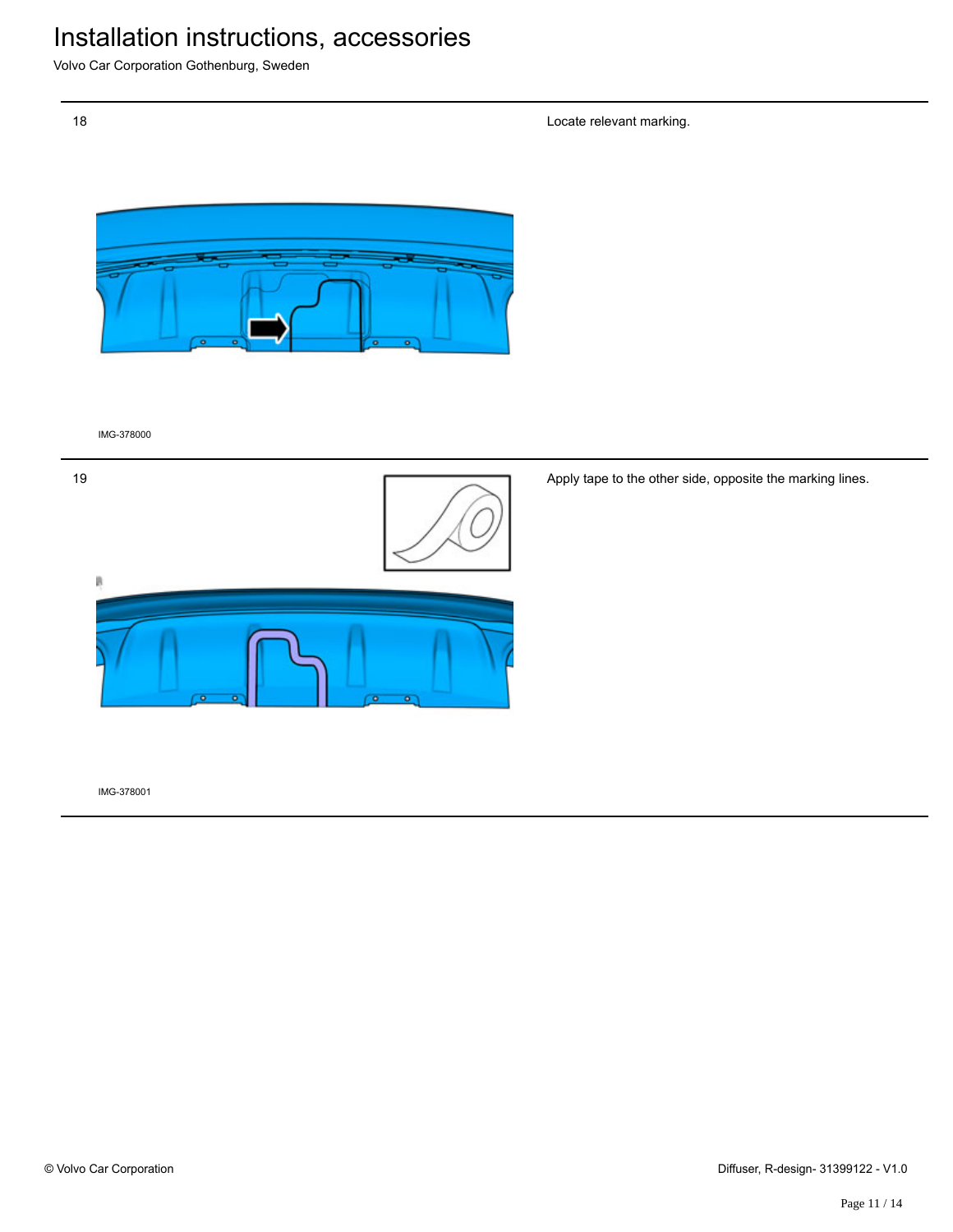Volvo Car Corporation Gothenburg, Sweden



**All vehicles**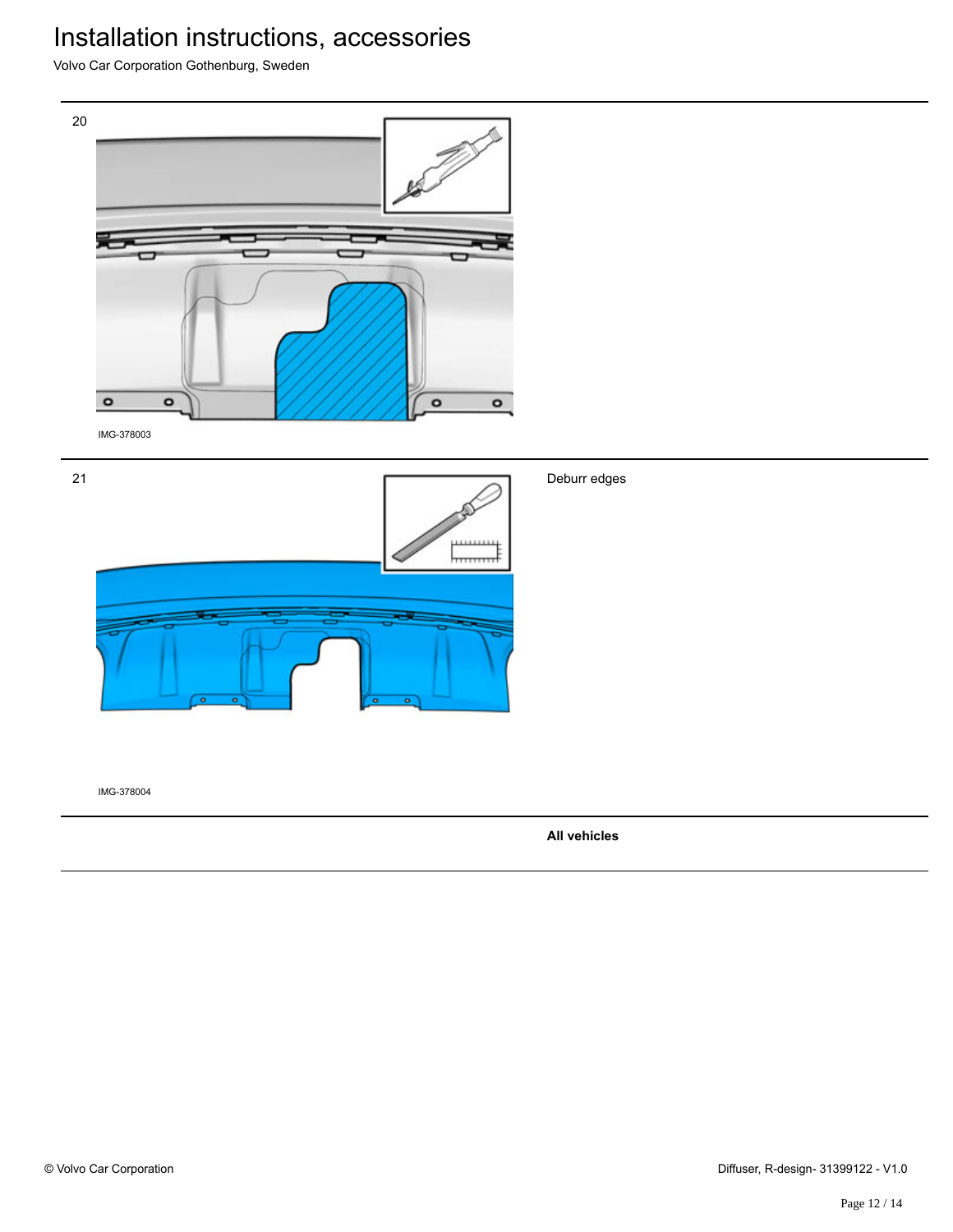Volvo Car Corporation Gothenburg, Sweden



IMG-378188